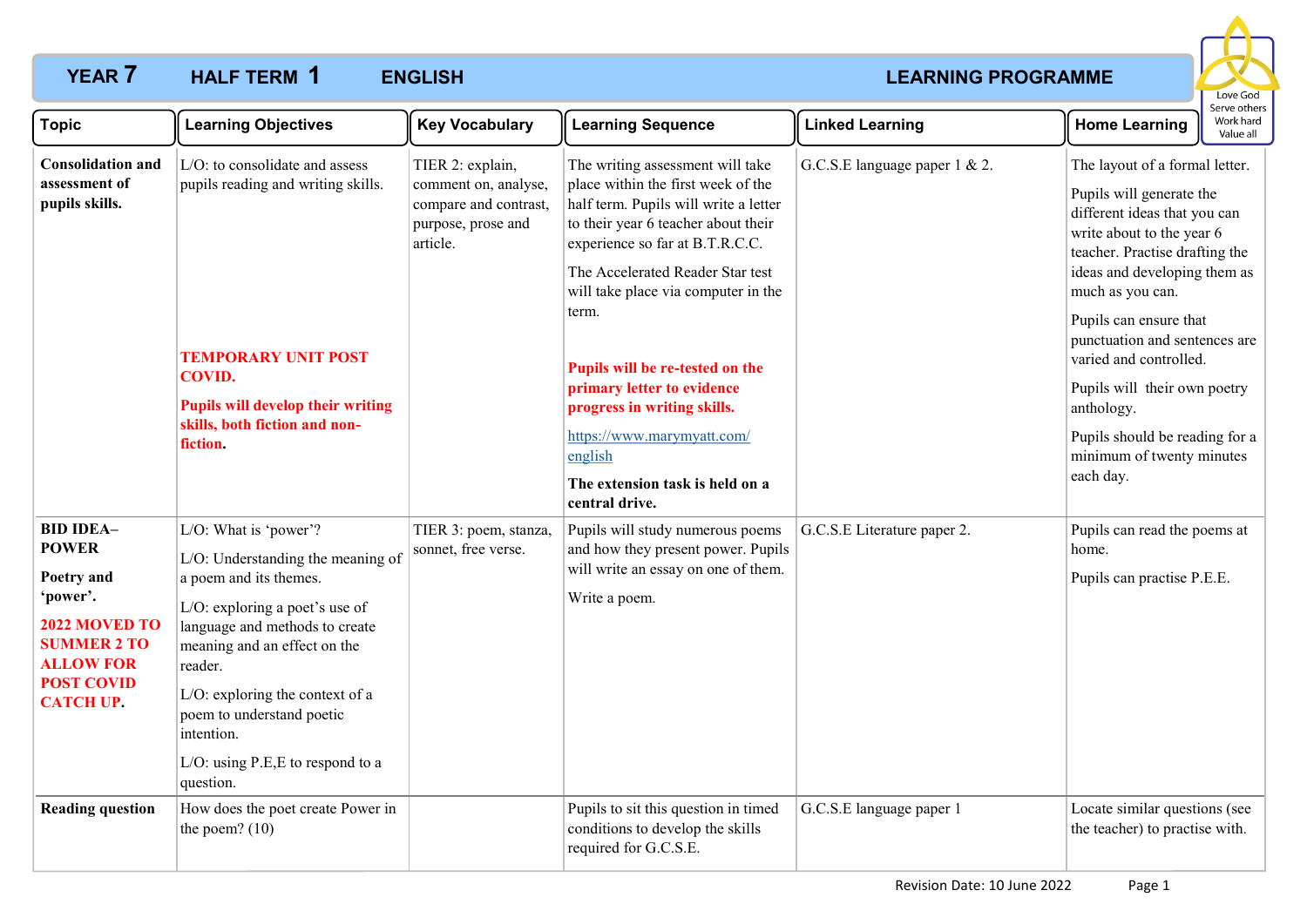# **YEAR 7 HALF TERM 2 ENGLISH CONSUMIST CONSUMING PROGRAMME HALF TERM ENGLISH 2**



| <b>Topic</b>                                                                                                      | <b>Learning Objectives</b>                                                                      | <b>Key Vocabulary</b>                                                                        | <b>Learning Sequence</b>                                                                                                                                                                                                                                                                               | <b>Linked Learning</b>                                                                      | Serve others<br>Work hard<br><b>Home Learning</b><br>Value all                                                                                                                                                                                                                           |
|-------------------------------------------------------------------------------------------------------------------|-------------------------------------------------------------------------------------------------|----------------------------------------------------------------------------------------------|--------------------------------------------------------------------------------------------------------------------------------------------------------------------------------------------------------------------------------------------------------------------------------------------------------|---------------------------------------------------------------------------------------------|------------------------------------------------------------------------------------------------------------------------------------------------------------------------------------------------------------------------------------------------------------------------------------------|
| <b>BIG IDEA-THE</b><br><b>POWER OF</b><br><b>LANGUAGE</b><br>The History of<br>English.<br><b>Article writing</b> | L/O: Features of an article.<br>L/O: how to use a range of<br>punctuation and sentence variety. | TIER 2: explain.<br>Comment on, analyse,<br>compare and contrast.<br>TIER 3: prose, article. | Pupils will use a range of literature<br>to chart the history of English and<br>its literary periods: Romantic,<br>Elizabethan, Victorian and War.<br>Pupils will write an article on the<br>Elizabethan period.<br>Pupils will prepare a presentation/<br>scene about life in Elizabethan<br>England. | G.C.S.E Language paper 2.<br>G.C.S.E Literature paper 2.<br>G.C.S.E Speaking and Listening. | Pupils can research<br>Elizabethan context and how<br>it is different from the modern<br>world.<br>Pupils can ensure that a range<br>of punctuation is secure and<br>sentences are varied and<br>controlled.<br>Pupils should be reading for a<br>minimum of twenty minutes<br>each day. |
| <b>Reading question</b>                                                                                           | Compare how the two articles<br>present child poverty? (10)                                     |                                                                                              | Pupils to sit this question in timed<br>conditions to develop the skills<br>required for G.C.S.E.                                                                                                                                                                                                      | G.C.S.E language paper 2.                                                                   | Locate similar questions (see<br>the teacher) to practise with.                                                                                                                                                                                                                          |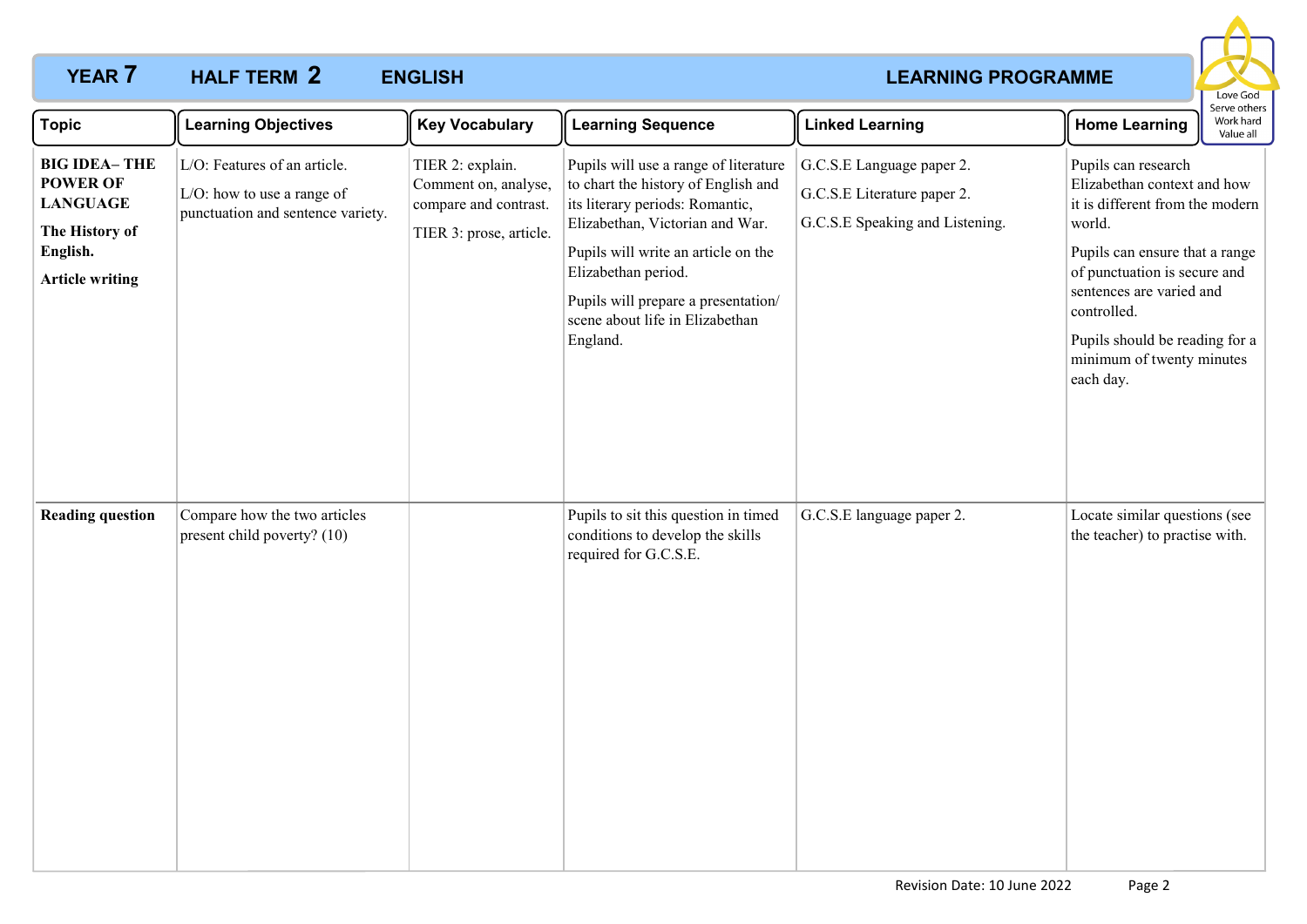# **YEAR 7 HALF TERM 3 ENGLISH CONSUMING PROGRAMME HALF TERM ENGLISH 3**



| <b>Topic</b>                                                | <b>Learning Objectives</b>                                                                                                             | <b>Key Vocabulary</b>                                                                                                                   | <b>Learning Sequence</b>                                                                                                                                                                                                                            | <b>Linked Learning</b>                                   | Serve others<br>Work hard<br><b>Home Learning</b><br>Value all                                                                                                           |
|-------------------------------------------------------------|----------------------------------------------------------------------------------------------------------------------------------------|-----------------------------------------------------------------------------------------------------------------------------------------|-----------------------------------------------------------------------------------------------------------------------------------------------------------------------------------------------------------------------------------------------------|----------------------------------------------------------|--------------------------------------------------------------------------------------------------------------------------------------------------------------------------|
| <b>BIG IDEA:</b><br><b>WAR/CONFLICT</b><br>Post 1914 novel. | L/O: how to write in P.E.E.<br>L/O: looking at the use of writer<br>methods and how they create<br>meaning.                            | Tier 2: identify,<br>explain, comment on,<br>analyse, evaluate.<br>TIER 3: author, non-<br>fiction, purpose,<br>audience, format, tone. | Pupils will respond to a question<br>about a character in the text.<br>Pupils will write an informal letter<br>as one of the characters.<br>https://blogs.imf.org/2022/03/15/<br>how-war-in-ukraine-is-<br>reverberating-across-worlds-<br>regions/ | G.C.S.E Literature paper 2.<br>G.C.S.E Language paper 2. | Pupils can practise the P.E.E,<br>skills using extracts from the<br>text or texts from home.<br>Pupils should be reading for a<br>minimum of twenty minutes<br>each day. |
| <b>Reading question</b>                                     | What impressions do you make of<br>the relationships between xx and<br>XX (two characters in the text that<br>the class are studying). |                                                                                                                                         | Pupils to sit this question in timed<br>conditions to develop the skills<br>required for G.C.S.E.                                                                                                                                                   | G.C.S.E Language paper 1.                                | Locate similar questions (see<br>the teacher) to practise with.                                                                                                          |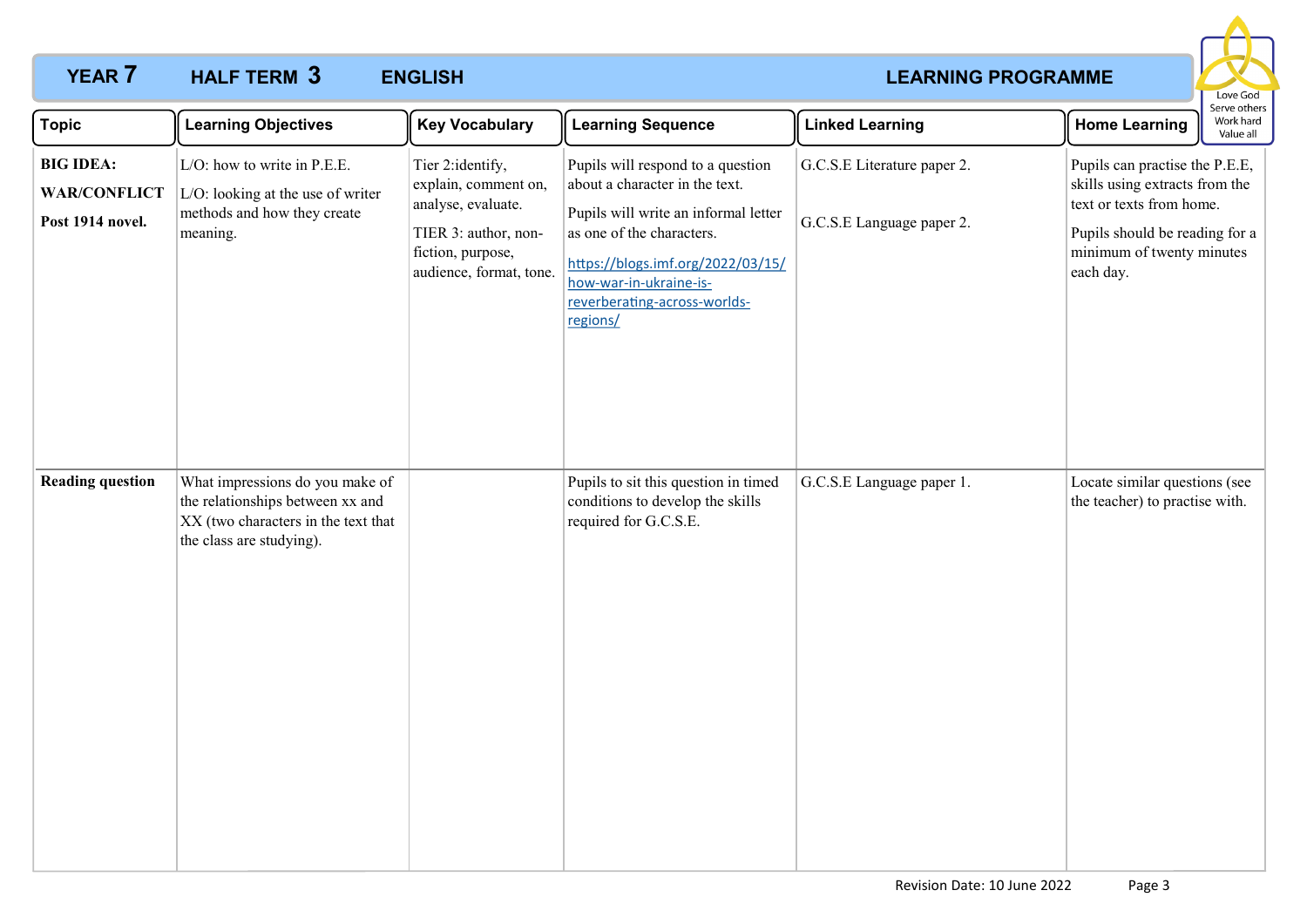# **YEAR 7 HALF TERM 4 ENGLISH CONSUMISE AND ACCOUNT ASSESSMENT REARNING PROGRAMME HALF TERM ENGLISH 4**



| <b>Topic</b>                                          | <b>Learning Objectives</b>                                                                                                                                                                                               | <b>Key Vocabulary</b>                                                                                                                 | <b>Learning Sequence</b>                                                                                                                                                                                                                                                                                                                                                                                                         | <b>Linked Learning</b>                                   | Serve others<br>Work hard<br><b>Home Learning</b><br>Value all                                                                                                                                                                                                                                                                                                                                                       |
|-------------------------------------------------------|--------------------------------------------------------------------------------------------------------------------------------------------------------------------------------------------------------------------------|---------------------------------------------------------------------------------------------------------------------------------------|----------------------------------------------------------------------------------------------------------------------------------------------------------------------------------------------------------------------------------------------------------------------------------------------------------------------------------------------------------------------------------------------------------------------------------|----------------------------------------------------------|----------------------------------------------------------------------------------------------------------------------------------------------------------------------------------------------------------------------------------------------------------------------------------------------------------------------------------------------------------------------------------------------------------------------|
| <b>BIG IDEA:</b><br><b>THE CLASS</b><br><b>SYSTEM</b> | L/O: using persuasive features.<br>L/O: the features of an article.<br>L/O: explore and be able to recall<br>features of the class system in<br>1912.<br>L/O: How to answer the different<br>style of reading questions. | Tier 2:identify,<br>explain, comment on,<br>analyse, evaluate.<br>TIER 3: author, non-<br>fiction, purpose,<br>audience, format, tone | Pupils will use the Titanic as a<br>stimulus to explore the class system<br>in 1912. They will build on<br>previous learning and link this to<br>power.<br>Pupils will respond to a series of<br>questions from an extract about the<br>Titanic.<br>Write an article about the class<br>system was wrong in 1912.<br>https://www.theguardian.com/<br>education/2018/dec/10/how-to-fix<br>-oxbridges-biased-admissions-<br>system | G.C.S.E Literature paper 2.<br>G.C.S.E language paper 2. | Pupils can research the class<br>system and 1912.<br>Pupils can develop ideas for<br>their assessments.<br>Pupils can learn the<br>requirements for the different<br>types of reading questions and<br>practise them<br>Pupil can research and<br>develop their understanding<br>about what is was like for a<br>survivor of the Titanic<br>Pupils should be reading for a<br>minimum of twenty minutes<br>each day. |
| <b>Reading question</b>                               | To what extent do you agree?<br>(10)                                                                                                                                                                                     |                                                                                                                                       | Pupils to sit this question in timed<br>conditions to develop the skills<br>required for G.C.S.E.                                                                                                                                                                                                                                                                                                                                | G.C.S.E Language paper 2                                 | Locate similar questions (see<br>the teacher) to practise with.                                                                                                                                                                                                                                                                                                                                                      |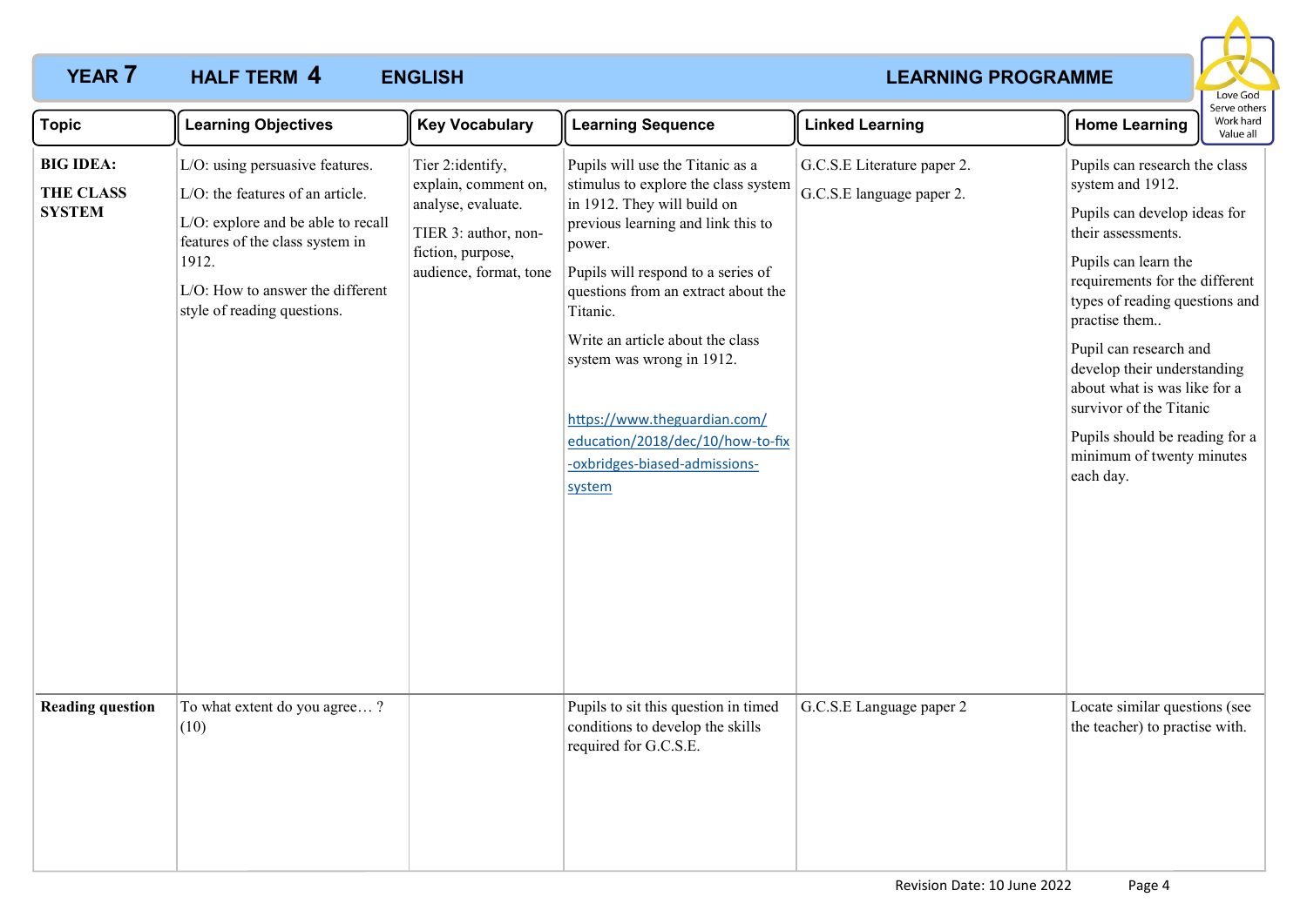# **YEAR 7 HALF TERM 5 ENGLISH CONSUMIST ENGINEERING PROGRAMME HALF TERM ENGLISH 5**



| <b>Topic</b>                                       | <b>Learning Objectives</b>                                                                                                                                                                                                                                                                                                                             | <b>Key Vocabulary</b>                            | <b>Learning Sequence</b>                                                                                                       | <b>Linked Learning</b>                                  | <b>Home Learning</b>                                                                                                                                                                                        | Serve others<br>Work hard<br>Value all |
|----------------------------------------------------|--------------------------------------------------------------------------------------------------------------------------------------------------------------------------------------------------------------------------------------------------------------------------------------------------------------------------------------------------------|--------------------------------------------------|--------------------------------------------------------------------------------------------------------------------------------|---------------------------------------------------------|-------------------------------------------------------------------------------------------------------------------------------------------------------------------------------------------------------------|----------------------------------------|
| <b>BIG IDEA: LOVE</b><br>Writing a short<br>story. | $L/\text{o}$ : learn how to create a narrative<br>structure.<br>Pupils will learn about narrative<br>structure and how to write<br>creatively. Pupils will explore the<br>theme if love through various<br>mediums including short stories,<br>poetry and non fiction and be able<br>to link to the themes studied<br>previously in the academic year. | TIER 2: evaluate<br>TIER 3: speech,<br>narrator, | Pupils will write a short story.<br>Pupils will compare the<br>presentation of love in three poems<br>and write it in a table. | G.C.S.E Literature paper 2.<br>G.C.S.E Language paper 1 | Pupils can ensure that<br>S.P.A.G is accurate and that<br>they can use a range of<br>punctuation.<br>Pupils can practise P.E.E.<br>Pupils should be reading for a<br>minimum of twenty minutes<br>each day. |                                        |
| <b>Reading question</b>                            | To what extent do you think that<br>Macbeth is responsible for his own<br>downfall? (10)                                                                                                                                                                                                                                                               |                                                  | Pupils to sit this question in timed<br>conditions to develop the skills<br>required for G.C.S.E.                              | G.C.S.E Language paper 2                                | Locate similar questions (see<br>the teacher) to practise with                                                                                                                                              |                                        |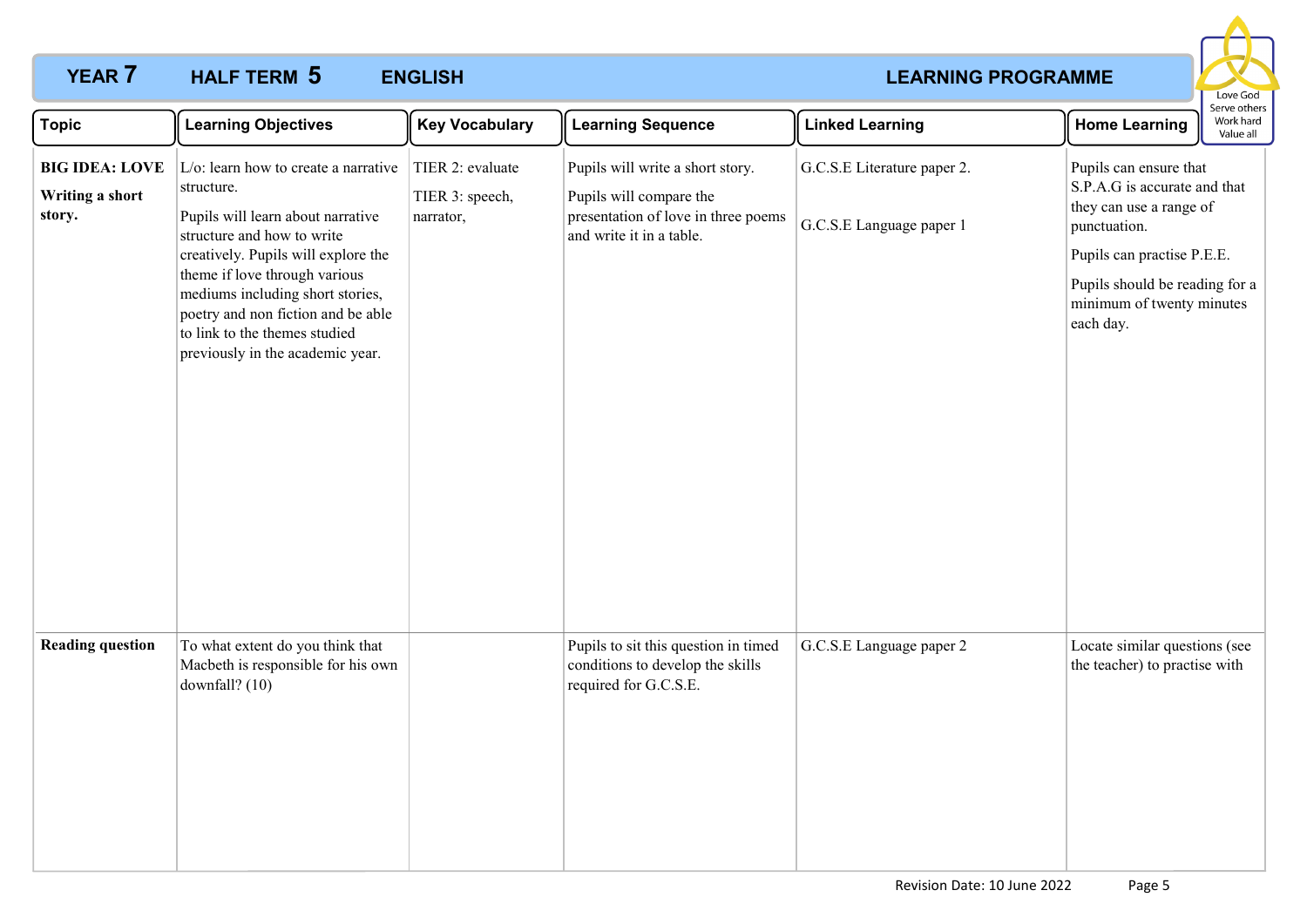# **YEAR 7 HALF TERM 6 ENGLISH CONSUMIST EXAMPLE ARRIVE EXAMPLE EXAMPLE EXAMPLE EXAMPLE EXAMPLE EXAMPLE EXAMPLE EXAMPLE EXAMPLE EXAMPLE EXAMPLE EXAMPLE EXAMPLE EXAMPLE EXAMPLE EXAMPLE EXAMPLE EXAMPLE EXAMPLE EXAMPLE EXA HALF TERM ENGLISH 6**



| <b>Topic</b>                                                                                                                                                                                      | <b>Learning Objectives</b>                                                                                         | <b>Key Vocabulary</b>                                         | <b>Learning Sequence</b>                                                                                                                                                                                                                                                                                                                                                                                                                                | <b>Linked Learning</b>                                                   | <b>Home Learning</b>                                                                                                                                                                               | Serve others<br>Work hard<br>Value all |
|---------------------------------------------------------------------------------------------------------------------------------------------------------------------------------------------------|--------------------------------------------------------------------------------------------------------------------|---------------------------------------------------------------|---------------------------------------------------------------------------------------------------------------------------------------------------------------------------------------------------------------------------------------------------------------------------------------------------------------------------------------------------------------------------------------------------------------------------------------------------------|--------------------------------------------------------------------------|----------------------------------------------------------------------------------------------------------------------------------------------------------------------------------------------------|----------------------------------------|
| <b>BIG IDEA: LOVE</b><br>'Much Ado about<br>Nothing' by<br>William<br>Shakespeare.<br><b>2022: THIS UNIT</b><br><b>HAS BEEN</b><br><b>REMOVED DUE</b><br><b>TO POST COVID</b><br><b>CATCH UP.</b> | L/O: to explore the theme of love<br>and its different connotations.<br>L/O: to know how to structure a<br>speech. | TIER 3: speech,<br>narrator, dialogue, act,<br>scene, comedy. | Pupils to read the play by William<br>Shakespeare and explore the<br>presentation and role of the<br>women who are 'in love; in the<br>play. Pupils will discuss the<br>patriarchal society and the men and<br>their love of power. Opportunities<br>exist to link to the other themes that<br>have been discussed throughout the<br>year.<br>Pupils will prepare a presentation<br>on any of the authors that they have<br>studied this academic year. | G.C.S.E Language Speaking and<br>Listening.<br>GCSE Literature, paper 1. | Pupils can undertake<br>independent research on their<br>chosen author<br>Pupils can practise their<br>speech at home.<br>Pupils should be reading for a<br>minimum of twenty minutes<br>each day. |                                        |
|                                                                                                                                                                                                   |                                                                                                                    |                                                               |                                                                                                                                                                                                                                                                                                                                                                                                                                                         |                                                                          |                                                                                                                                                                                                    |                                        |